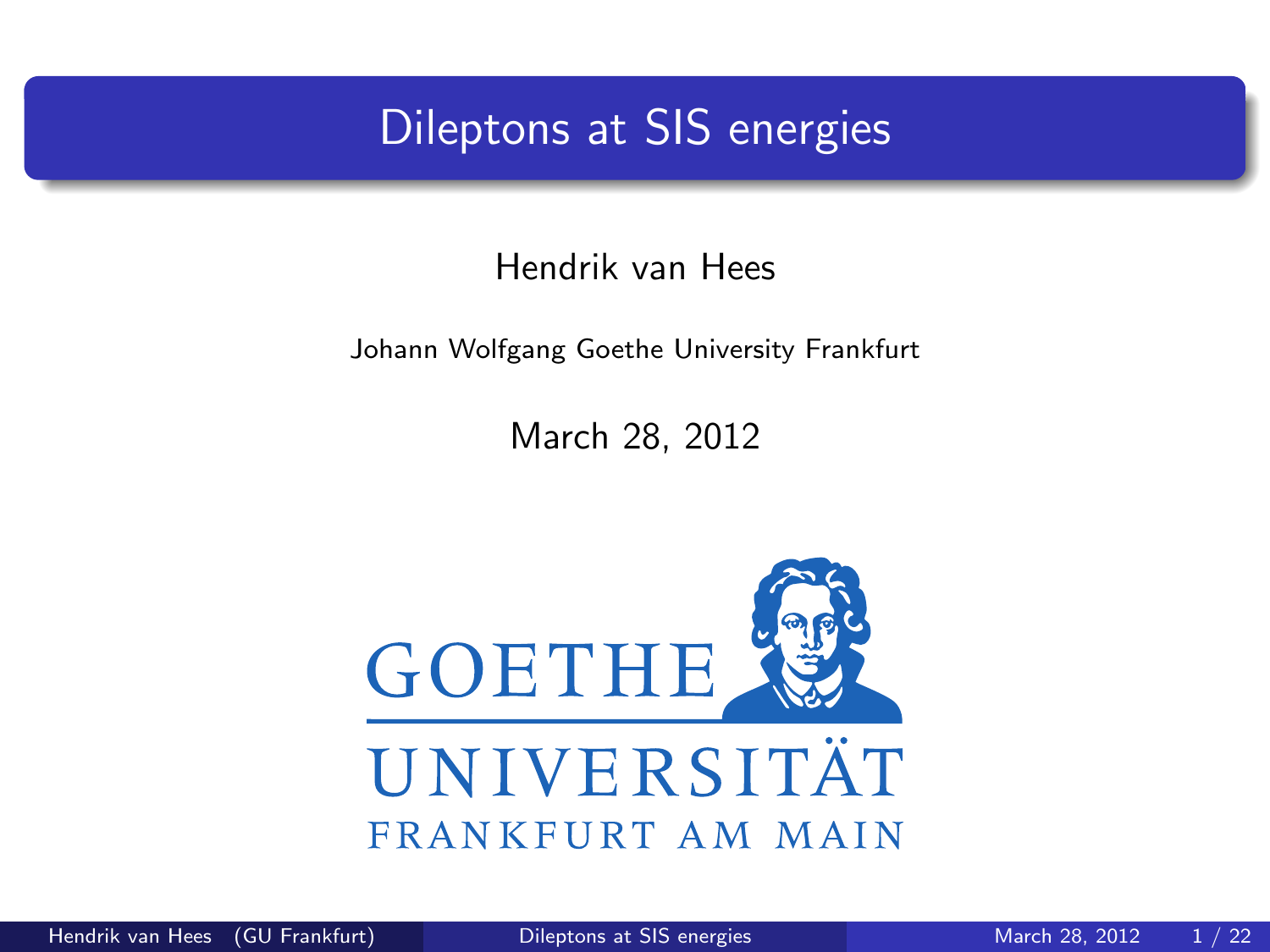# **Outline**

[Motivation for electromagnetic probes](#page-2-0)  $\leftrightarrow$  hadron resonances

- 2 [Resonance model at SIS energies \(with J. Weil, U. Mosel\)](#page-4-0)
	- [The GiBUU transport model](#page-4-0)
	- [Baryon-resonance model at SIS energies](#page-6-0)
	- [Dileptons in pp and pNb reactions at HADES](#page-10-0)

#### [AA collisions with UrQMD \(with S. Endres and M. Bleicher\)](#page-18-0)

- [The transport model UrQMD](#page-18-0)
- $\bullet$  Baryon resonances and  $\rho$ [-meson spectral function](#page-19-0)
- [Dileptons in CC and ArKCl at HADES](#page-20-0)

#### 4 [Conclusions and Outlook](#page-21-0)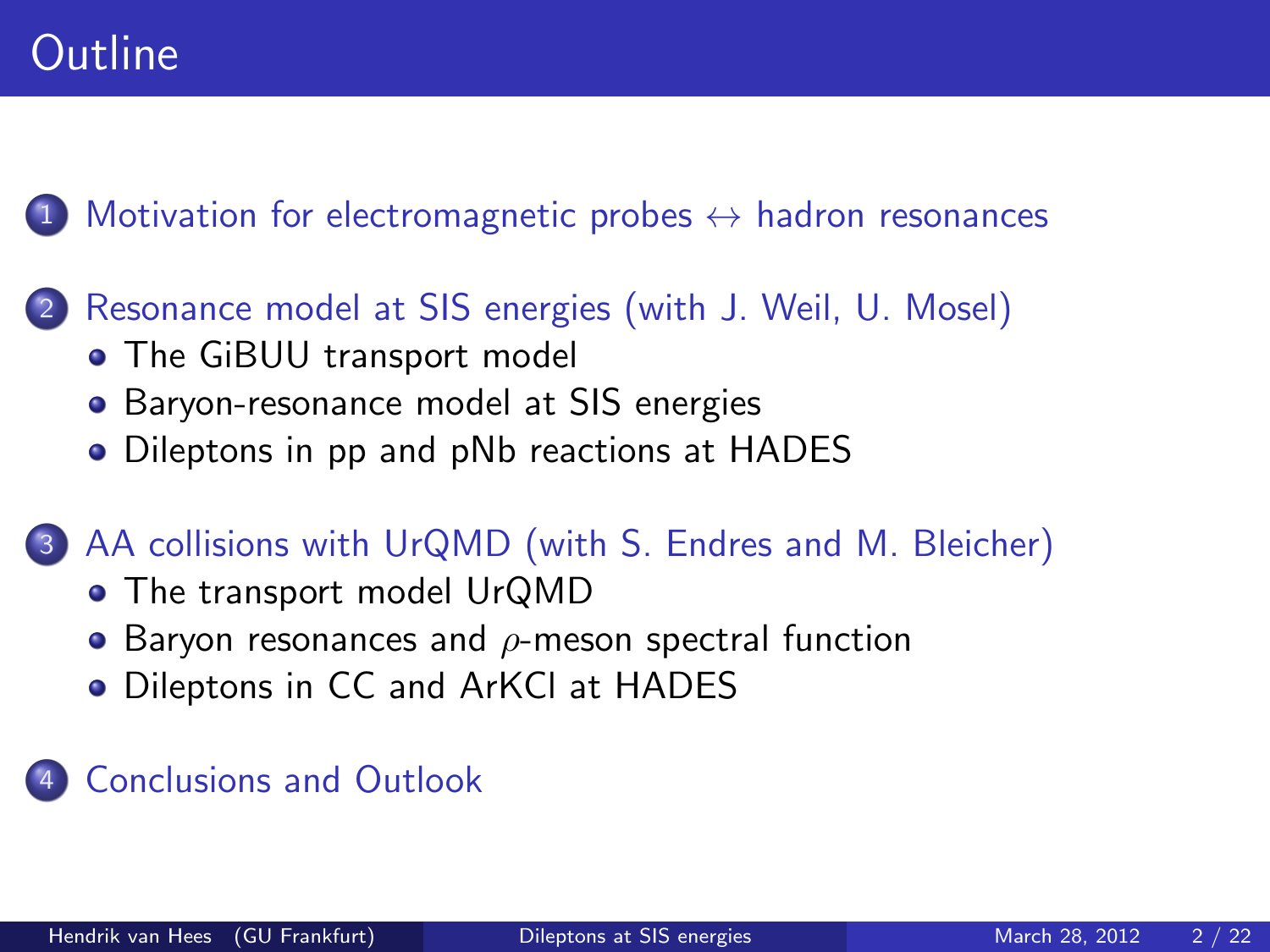# Electromagnetic probes in heavy-ion collisions



<span id="page-2-0"></span>[R. Rapp, J. Wambach, HvH, Landoldt-Börnstein, J/23, 4-1 (2010), arXiv: 0901.3289 [hep-ph] ]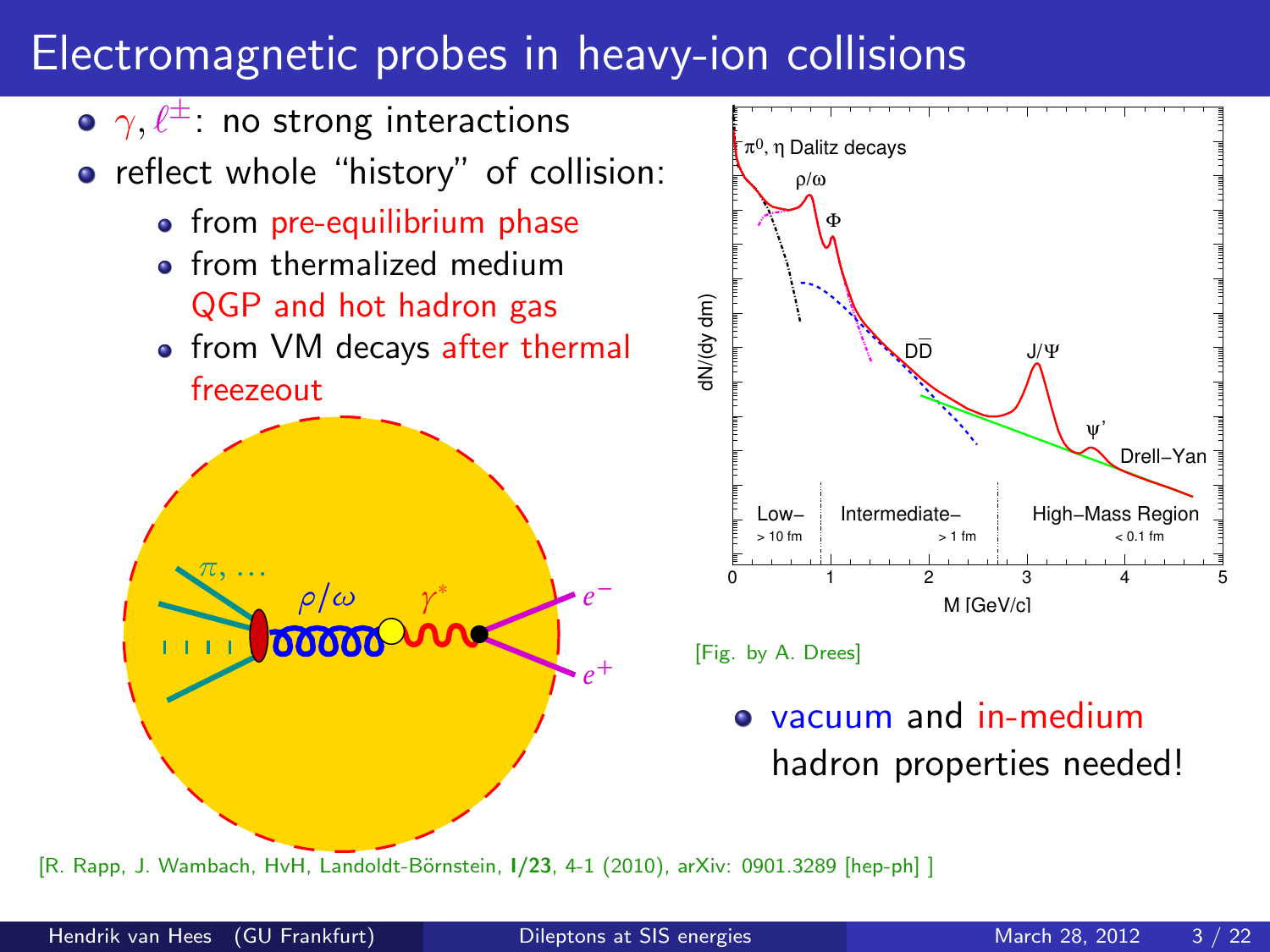### Electromagnetic Probes and Vector Mesons

 $\ell^+\ell^-$  thermal emission rates  $\Leftrightarrow$  em. current-correlation function,  $\Pi_{\mu\nu}$ 

[L. McLerran, T. Toimela 85, H. A. Weldon 90, C. Gale, J.I. Kapusta 91]

$$
\frac{dN_{e^+e^-}}{d^4x d^4q} = -g^{\mu\nu}\frac{\alpha^2}{3q^2\pi^3} \, \text{Im} \, \Pi_{\mu\nu}^{\text{(ret)}}(q) \Big|_{q^2 = M_{e^+e^-}^2} f_B(q_0)
$$

vector-meson dominance model:

$$
\Pi_{\mu\nu} = \text{mod} \mathcal{F}_{\rho}^{\mathbf{G}_{\rho}} \text{mod} \mathcal{F}_{\gamma^*}
$$

 $\curvearrowright$ 

• hadronic many-body theory for vector mesons



• elementary processes ⇔ cut self-energy diagrams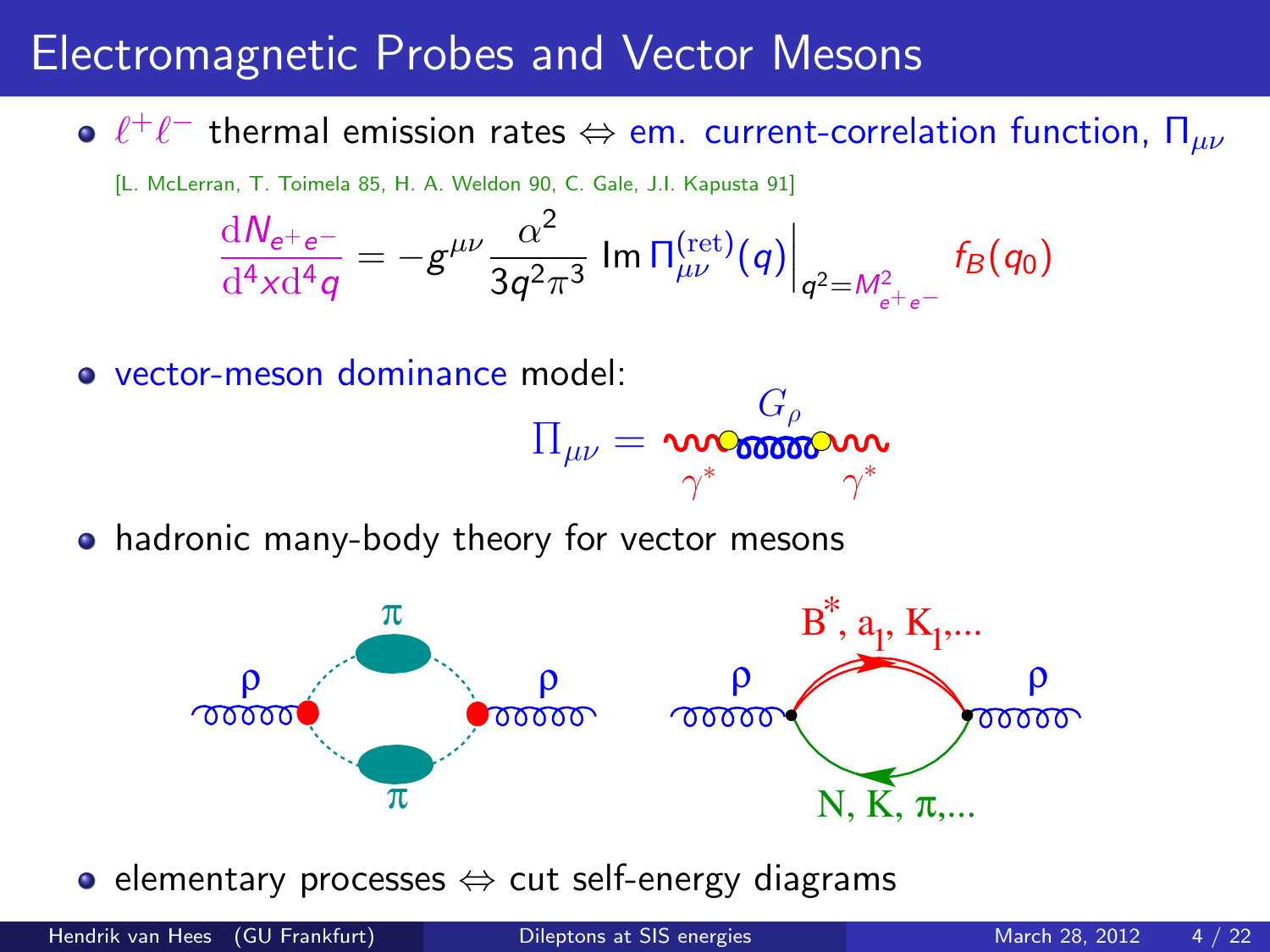# The GiBUU Model



#### <span id="page-4-0"></span>GIBUU The Giessen Boltzmann-Uehling-Uhlenbeck Project

- Boltzmann-Uehling-Uhlenbeck (BUU) framework for hadronic transport
- reaction types:  $pA$ ,  $\pi A$ ,  $\gamma A$ , eA,  $\nu A$ , AA
- open-source modular Fortran 95/2003 code
- **•** version control via Subversion
- publicly available realeases: <http://gibuu.physik.uni-giessen.de>
- Review: [O. Buss et al, Phys. Rept. 512, 1 (2012)]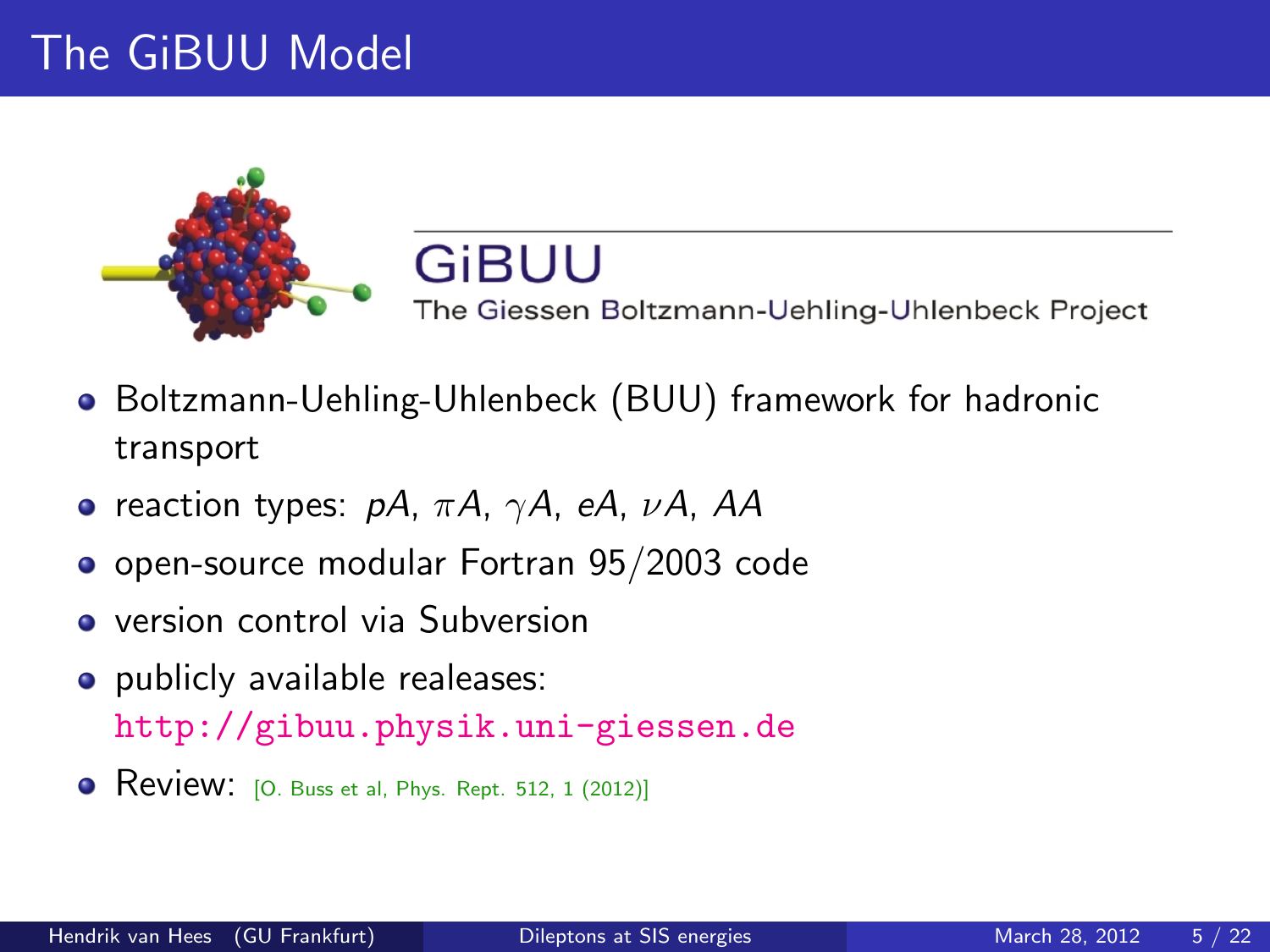## The Boltzmann-Uehling-Uhlenbeck Equation

**•** time evolution of phase-space distribution functions

$$
[\partial_t + (\vec{\nabla}_{\rho} H_i) \cdot \vec{\nabla}_{\mathsf{x}} - (\vec{\nabla}_{\mathsf{x}} H_i) \cdot \vec{\nabla}_{\rho}] f_i(t, \vec{\mathsf{x}}, \vec{\rho}) = I_{\text{coll}}[f_1, \ldots, f_i, \ldots, f_j]
$$

- $\bullet$  Hamiltonian  $H_i$ 
	- selfconsistent hadronic mean fields, Coulomb potential, "off-shell potential"
- $\bullet$  collision term  $I_{\text{coll}}$ 
	- two- and three-body decays/collisions
	- multiple coupled-channel problem
	- resonances described with relativistic Breit-Wigner distribution

$$
\mathcal{A}(x, p) = -\frac{1}{\pi} \frac{\ln \Pi}{(p^2 - M^2 - \text{Re}\,\Pi)^2 + (\ln \Pi)^2}; \quad \ln \Pi = -\sqrt{p^2}\Gamma
$$

off-shell propagation: test particles with off-shell potential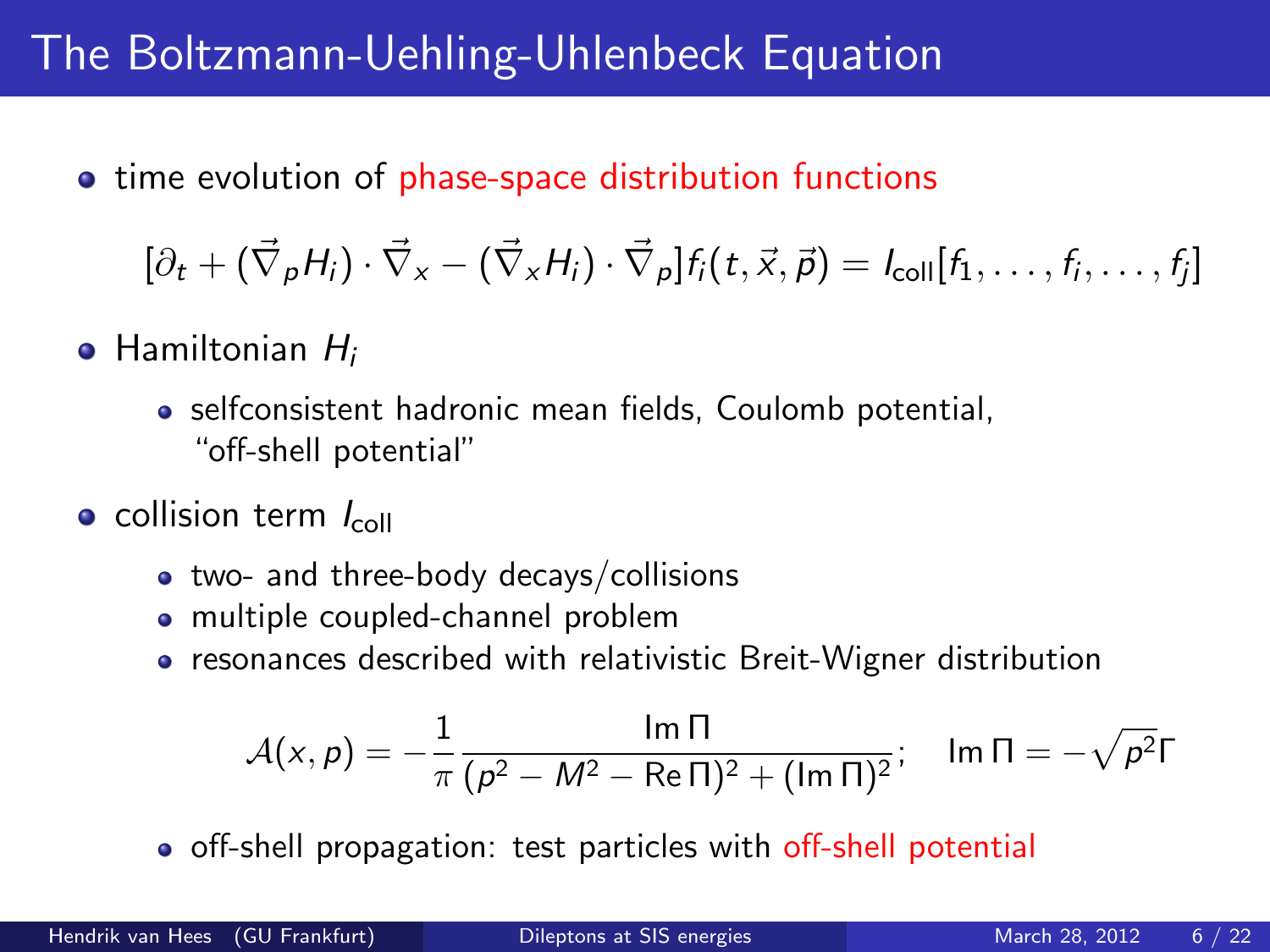#### Resonance Model

- reactions dominated by resonance scattering:  $ab \rightarrow R \rightarrow cd$
- Breit-Wigner cross-section formula

$$
\sigma_{ab\rightarrow R\rightarrow cd} = \frac{2s_R+1}{(2s_a+1)(2s_b+1)} \frac{4\pi}{\rho_{\text{lab}}^2} \frac{s\Gamma_{ab\rightarrow R}\Gamma_{R\rightarrow cd}}{(s-m_R^2)^2+s\Gamma_{\text{tot}}^2}
$$

- applicable for low-energy nuclear reactions  $E_{kin} \lesssim 1.1$  GeV
- $\mathsf{example}\colon\, \sigma_{\pi^-\rho\to\pi^-\rho}$  [Teis (PhD thesis 1996), data: Baldini et al, Landolt-Börnstein 12 (1987)]

<span id="page-6-0"></span>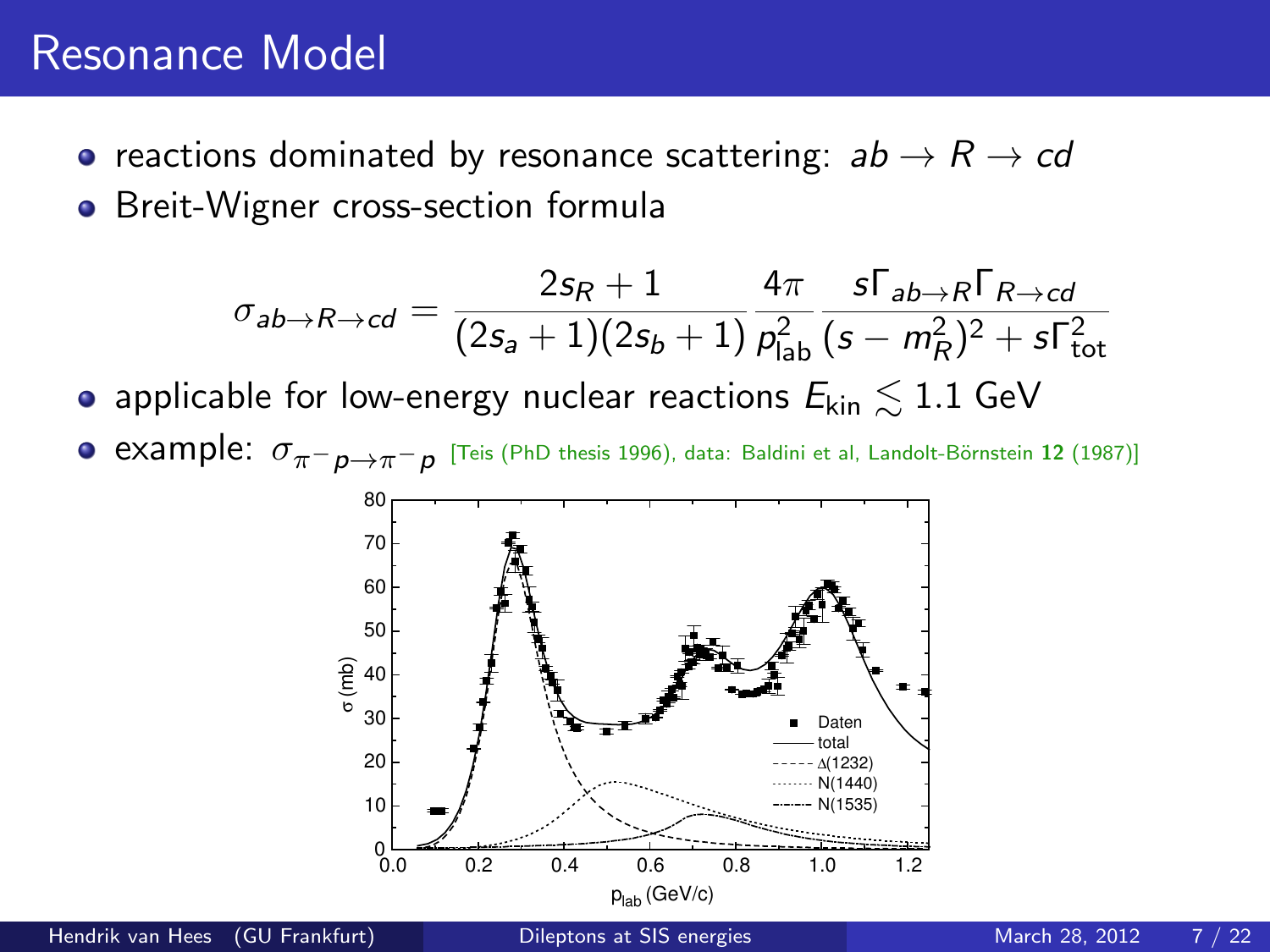• further cross sections



Hendrik van Hees (GU Frankfurt) [Dileptons at SIS energies](#page-0-0) March 28, 2012 8/22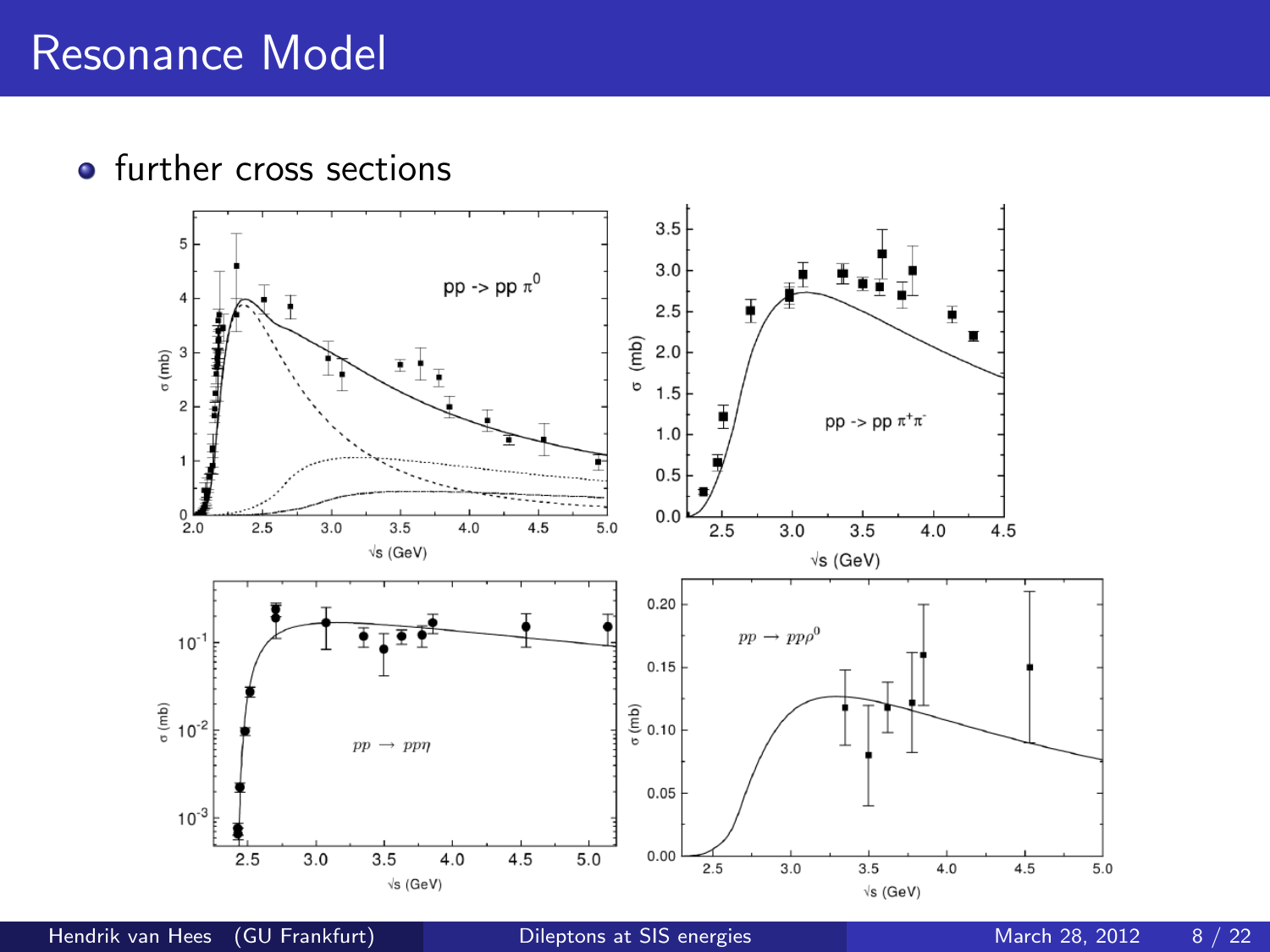# Extension to HADES energies

• keep same resonances (parameters from Manley analysis)

|                |        | $ \mathcal{M}^2 /16\pi \;[\, \text{mb}\, \text{GeV}^2]$<br>$\Gamma_0$<br>$M_0$ |       |                        | branching ratio in $%$   |         |                          |                                 |                          |                          |                 |                |
|----------------|--------|--------------------------------------------------------------------------------|-------|------------------------|--------------------------|---------|--------------------------|---------------------------------|--------------------------|--------------------------|-----------------|----------------|
|                | rating | [MeV]                                                                          | [MeV] | ΝR                     | $\Delta R$               | $\pi N$ | $\eta N$                 | $\pi\Delta$                     | $\rho N$                 | $\sigma N$               | $\pi N^*(1440)$ | $\sigma\Delta$ |
| $P_{11}(1440)$ | ****   | 1462                                                                           | 391   | 70                     | $\frac{1}{2}$            | 69      | $\overline{\phantom{a}}$ | 22P                             | $\overline{\phantom{a}}$ | 9                        | $\frac{1}{2}$   | $\frac{1}{2}$  |
| $S_{11}(1535)$ | ***    | 1534                                                                           | 151   | 8                      | 60                       | 51      | 43                       | $\hspace{0.1mm}-\hspace{0.1mm}$ | $2_S + 1_D$              |                          | $\overline{2}$  |                |
| $S_{11}(1650)$ | ****   | 1659                                                                           | 173   | $\boldsymbol{\Lambda}$ | 12                       | 89      | 3                        | $2_D$                           | 3D                       | $\overline{2}$           |                 |                |
| $D_{13}(1520)$ | ****   | 1524                                                                           | 124   | 4                      | 12                       | 59      | $\overline{\phantom{a}}$ | $5s + 15p$                      | $21_S$                   |                          |                 |                |
| $D_{15}(1675)$ | ****   | 1676                                                                           | 159   | 17                     | $\frac{1}{2}$            | 47      | $\frac{1}{2}$            | $53_D$                          | $\frac{1}{2}$            |                          |                 |                |
| $P_{13}(1720)$ | $*$    | 1717                                                                           | 383   | $\boldsymbol{\Lambda}$ | 12                       | 13      | $\frac{1}{2}$            | $\sim$                          | 87P                      |                          |                 |                |
| $F_{15}(1680)$ | ****   | 1684                                                                           | 139   | 4                      | 12                       | 70      | $\overline{\phantom{a}}$ | $10_P + 1_F$                    | $5_P + 2_F$              | 12                       | _               |                |
| $P_{33}(1232)$ | ****   | 1232                                                                           | 118   | OBE                    | 210                      | 100     | $\frac{1}{2}$            |                                 |                          |                          |                 | -              |
| $S_{31}(1620)$ | **     | 1672                                                                           | 154   | 7                      | 21                       | 9       | $\frac{1}{2}$            | $62_D$                          | $25s + 4D$               |                          |                 |                |
| $D_{33}(1700)$ | $*$    | 1762                                                                           | 599   | 7                      | 21                       | 14      | $\frac{1}{2}$            | $74_S + 4_D$                    | $8_{S}$                  |                          |                 |                |
| $P_{31}(1910)$ | ****   | 1882                                                                           | 239   | 14                     | -                        | 23      | $\overline{\phantom{a}}$ | __                              | $\frac{1}{2}$            | $\frac{1}{2}$            | 67              | $10_P$         |
| $P_{33}(1600)$ | ***    | 1706                                                                           | 430   | 14                     | $\overline{\phantom{a}}$ | 12      | $\frac{1}{2}$            | 68P                             | $-$                      | __                       | 20              |                |
| $F_{35}(1905)$ | ***    | 1881                                                                           | 327   | 7                      | 21                       | 12      | $\frac{1}{2}$            | $1_P$                           | 87P                      | $\overline{\phantom{a}}$ |                 |                |
| $F_{37}(1950)$ | ****   | 1945                                                                           | 300   | 14                     | $\overline{\phantom{a}}$ | 38      | $\frac{1}{2}$            | $18_F$                          |                          |                          |                 | $44_F$         |

- production channels in Teis:  $NN \rightarrow N\Delta$ ,  $NN \rightarrow NN^*$ ,  $N\Delta^*$ ,  $NN \rightarrow \Delta \Delta$
- extension to  $NN \to \Delta N^*$ ,  $\Delta \Delta^*$ ,  $NN \to NN\pi$ ,
	- $NN \rightarrow NN \rho$ ,  $NN \omega$ ,  $NN \pi \omega$ ,  $NN \phi$ ,
	- $NN \rightarrow BYK$   $(B = N, \Delta, Y = \Lambda, \Sigma)$
	- [J. Weil, HvH, U. Mosel, arXiv:1203.3557[nucl-th]]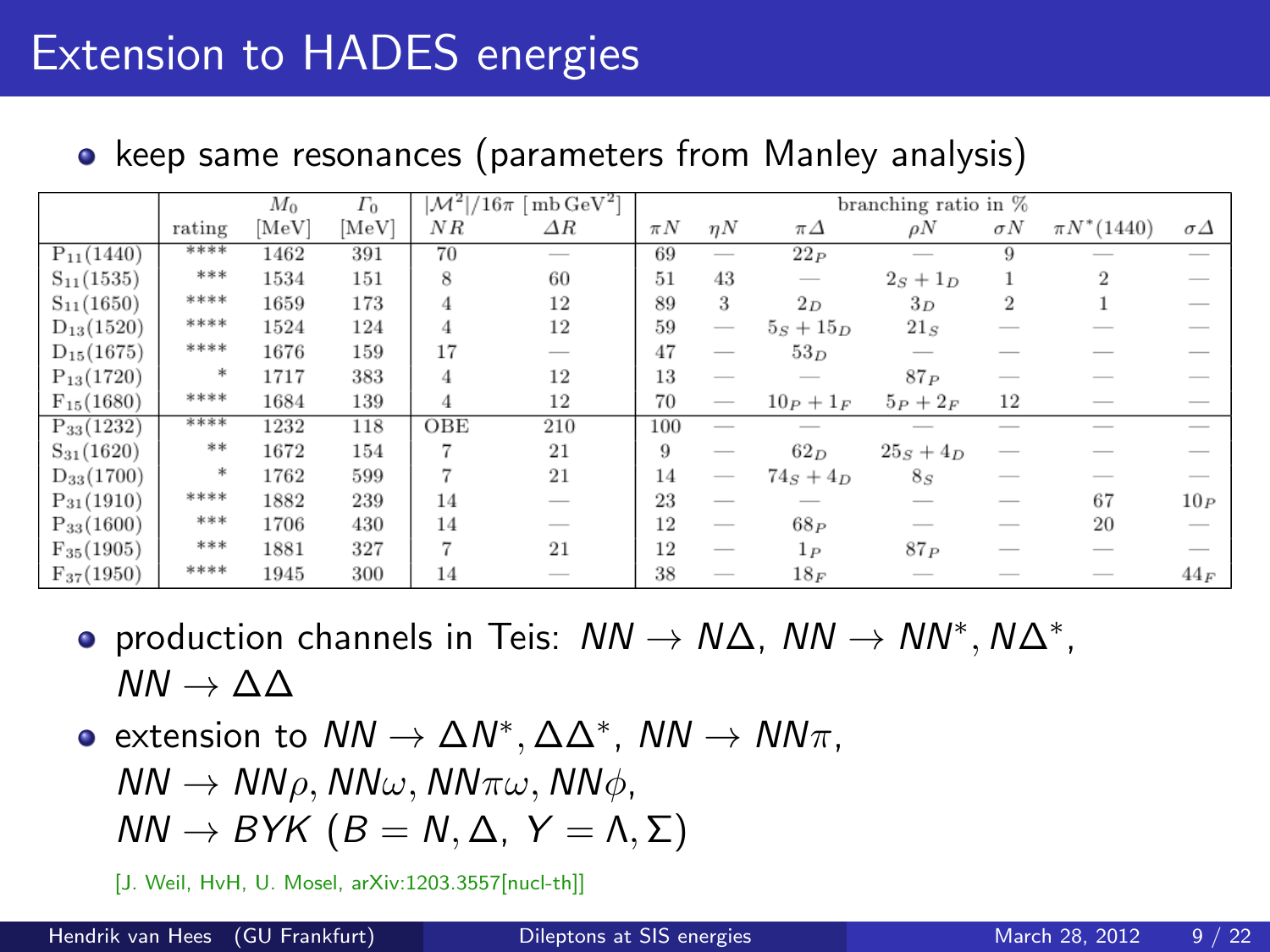# Extension to HADES energies

• good description of total pp, pn (inelastic) cross section



**o** dilepton sources

- Dalitz decays:  $\pi^0$ ,  $\eta \to \gamma \ell^+ \ell^-$ ;  $\omega \to \pi^0 \ell^+ \ell^-$ ,  $\Delta \to N \ell^+ \ell^-$
- $\rho, \omega, \phi \rightarrow \ell^+ \ell^-$ : invariant mass  $\ell^+ \ell^-$  spectra  $\Rightarrow$ spectral properties of vector mesons

Hendrik van Hees (GU Frankfurt) [Dileptons at SIS energies](#page-0-0) March 28, 2012 10 / 22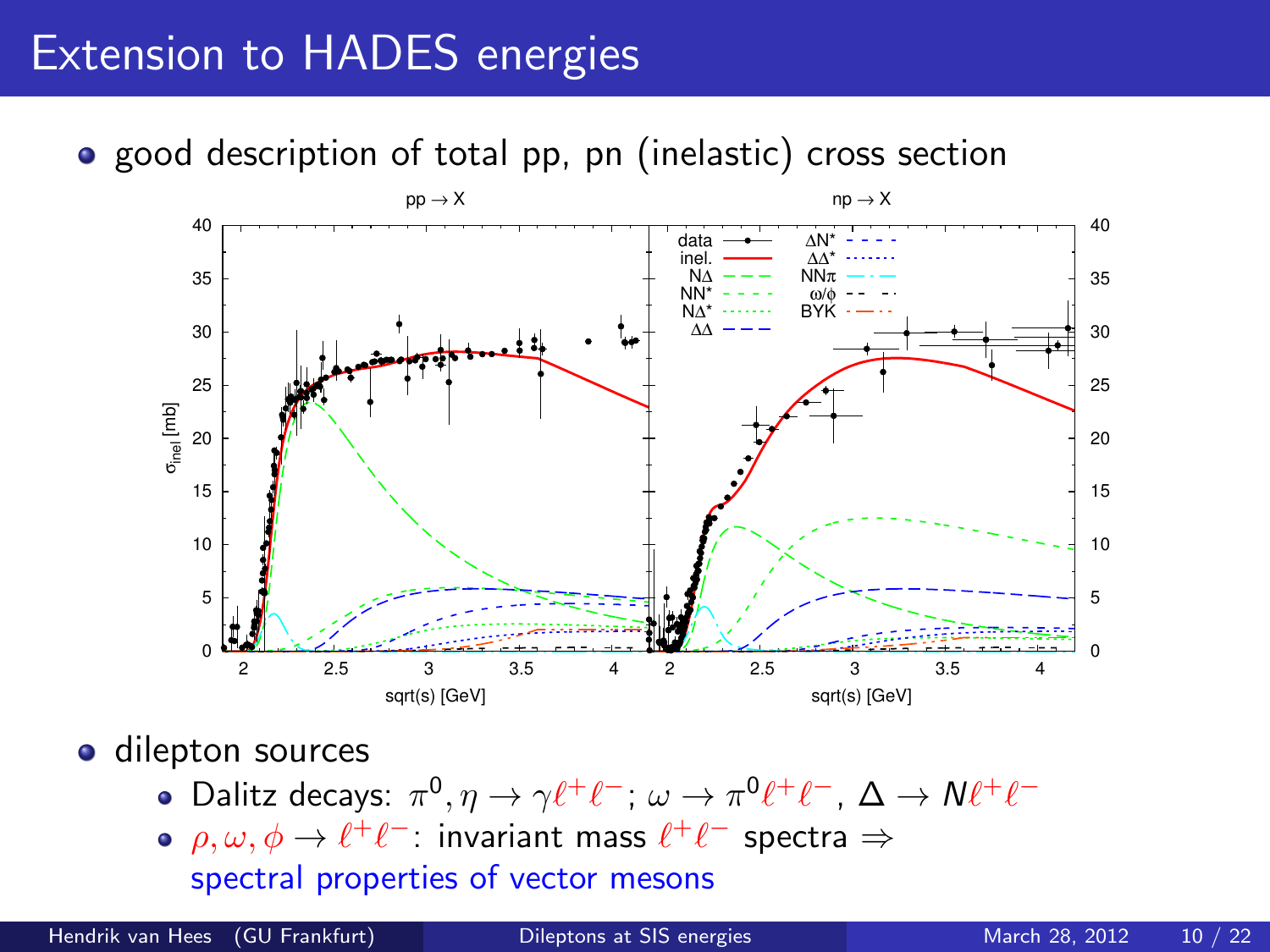### p p at HADES ( $E_{kin} = 1.25$  GeV)

<span id="page-10-0"></span>p + p at 1.25 GeV



Hendrik van Hees (GU Frankfurt) [Dileptons at SIS energies](#page-0-0) March 28, 2012 11 / 22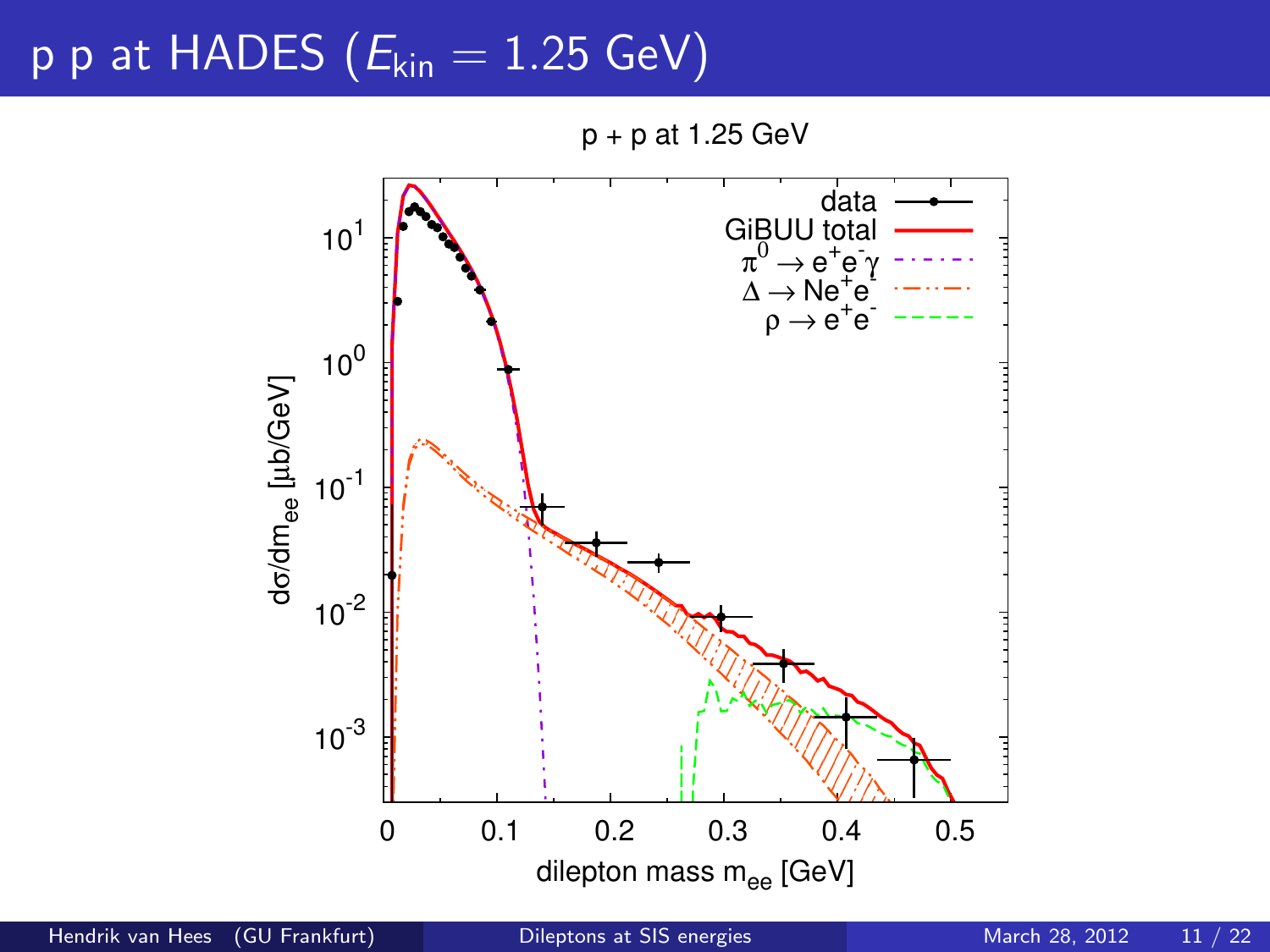# d p at HADES ( $E_{kin} = 1.25$  GeV)



 $d + p$  at 1.25 GeV

- triggered on forward protons  $\rightarrow$  quasifree np scattering **o** model uncertainties:
	- $\rho$  production through  $D_{13}(1525)$  (isospin symmetric?)
	- $\bullet$  S<sub>11</sub>(1535) [enhanced in np; (from  $\eta$  production)]
	- d-wave function treatable as quasiclassical "distribution"?

Hendrik van Hees (GU Frankfurt) [Dileptons at SIS energies](#page-0-0) March 28, 2012 12 / 22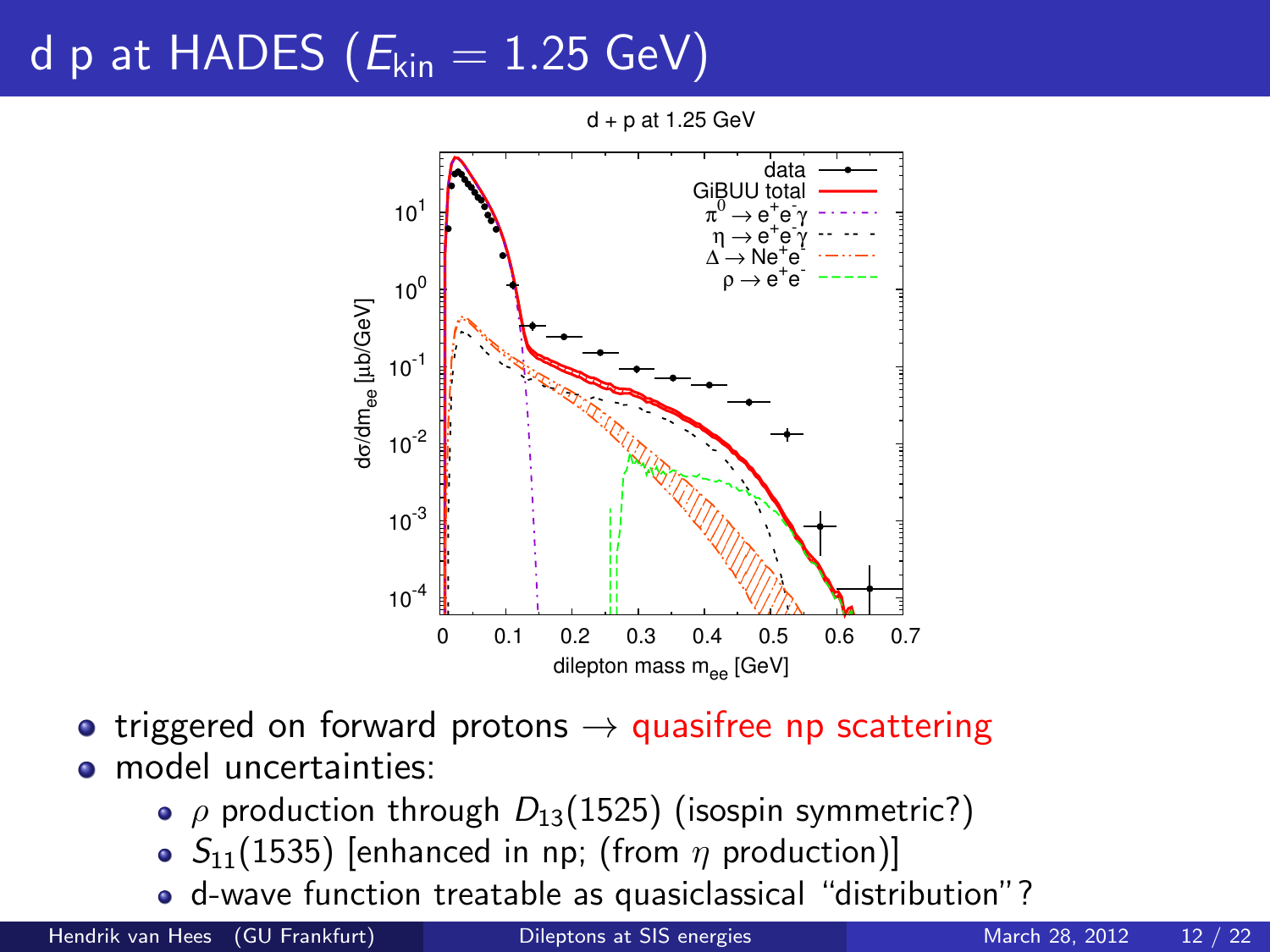# p p at HADES  $(E_{kin} = 3.5 \text{ GeV})$

 $p + p$  at 3.5 GeV



Hendrik van Hees (GU Frankfurt) [Dileptons at SIS energies](#page-0-0) March 28, 2012 13 / 22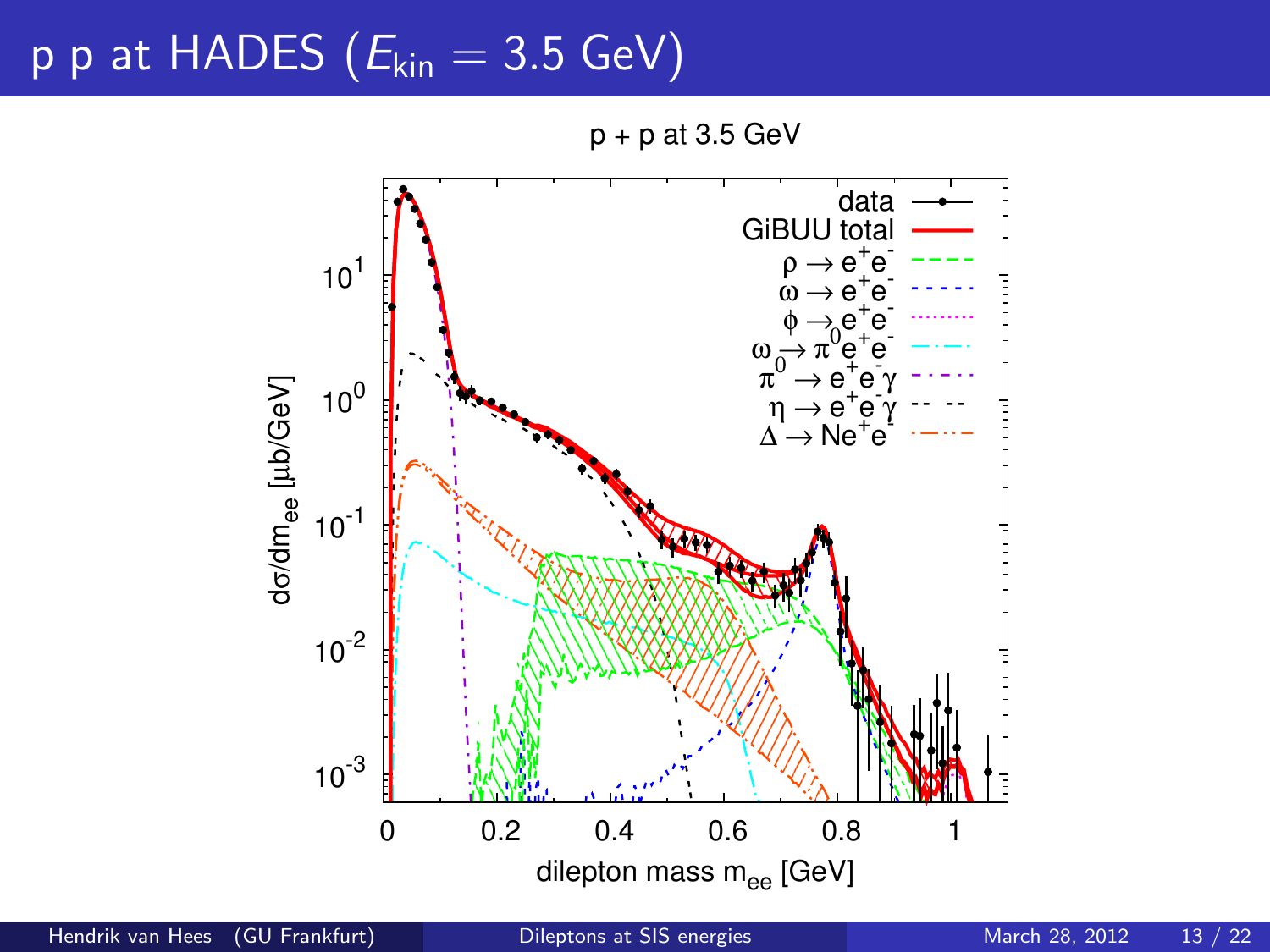# p p at HADES ( $E_{kin} = 3.5$  GeV)

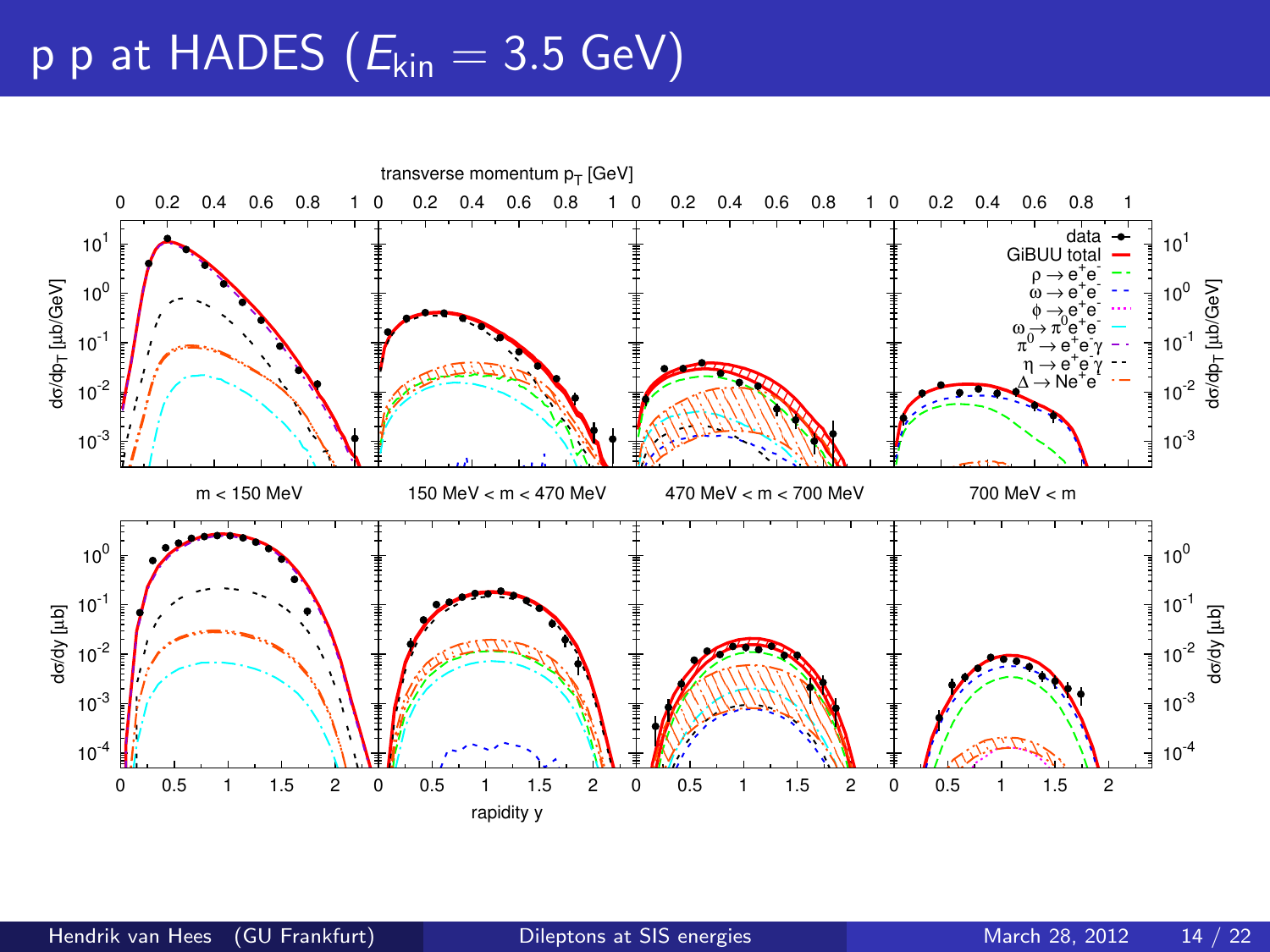# " $\rho$  meson" in pp

• production through hadron resonances  $NN \to NR \to NN \rho$ ,  $NN \to N\Delta \to NN \pi \rho$ 



 $\bullet$  " $\rho$ "-line shape "modified" already in elementary hadronic reactions **o** due to production mechanism via resonances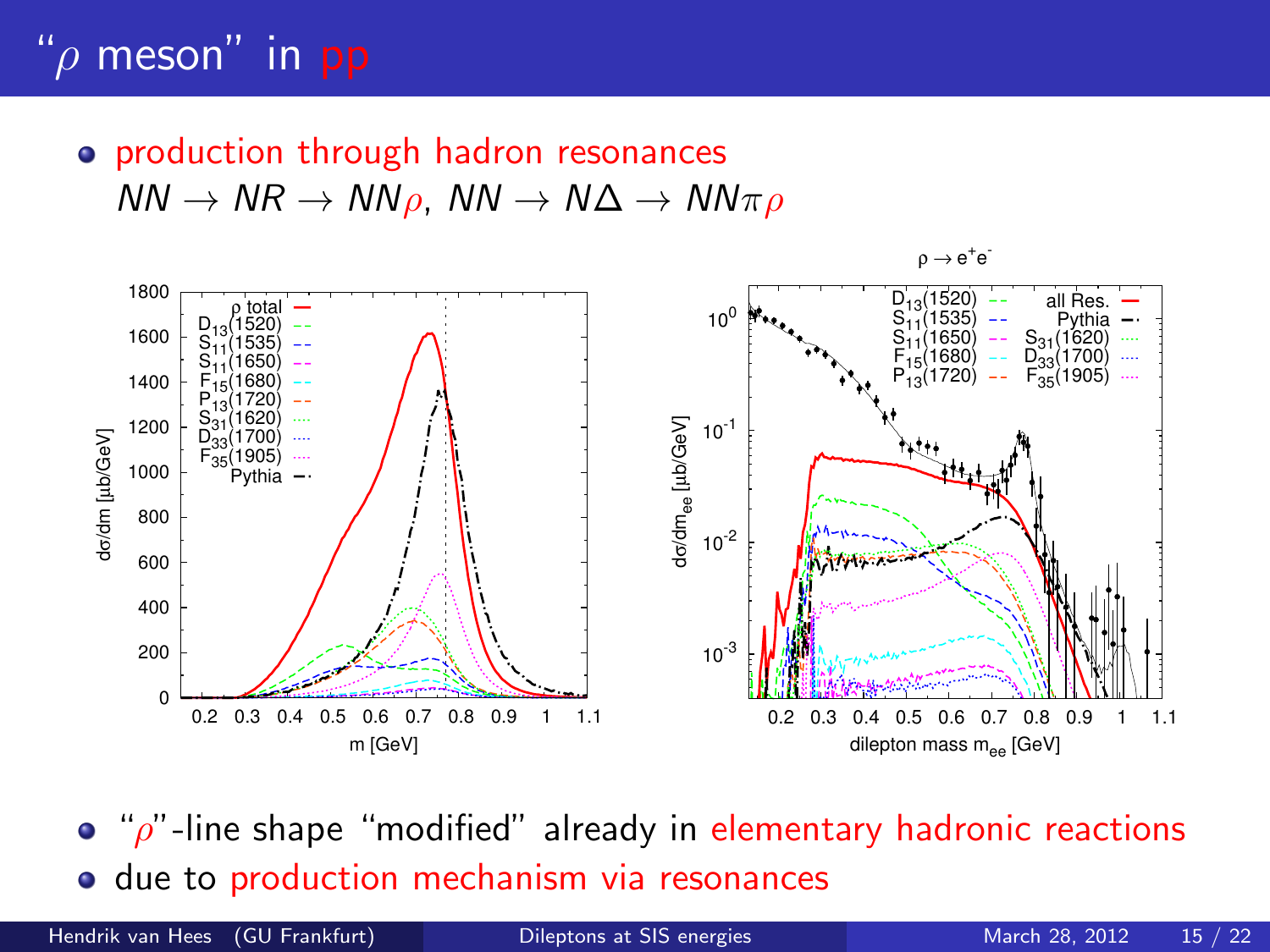- medium effects built in transport model
	- binding effects, Fermi smearing, Pauli blocking
	- **o** final-state interactions
	- production from secondary collisions
- o sensitivity to additional in-medium modifications of vector mesons?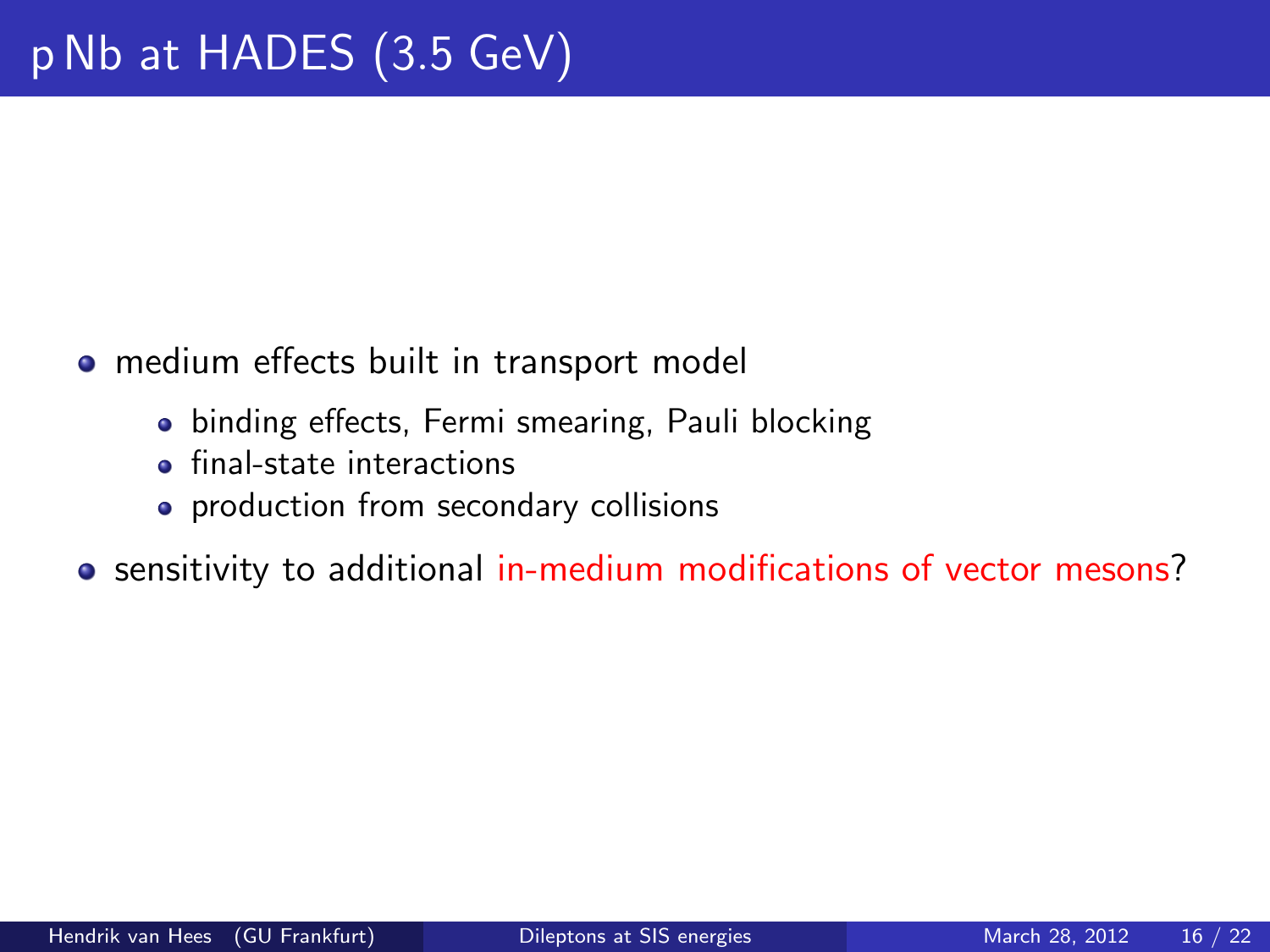# p Nb at HADES (3.5 GeV)

• with vacuum spectral functions:



Hendrik van Hees (GU Frankfurt) [Dileptons at SIS energies](#page-0-0) March 28, 2012 17 / 22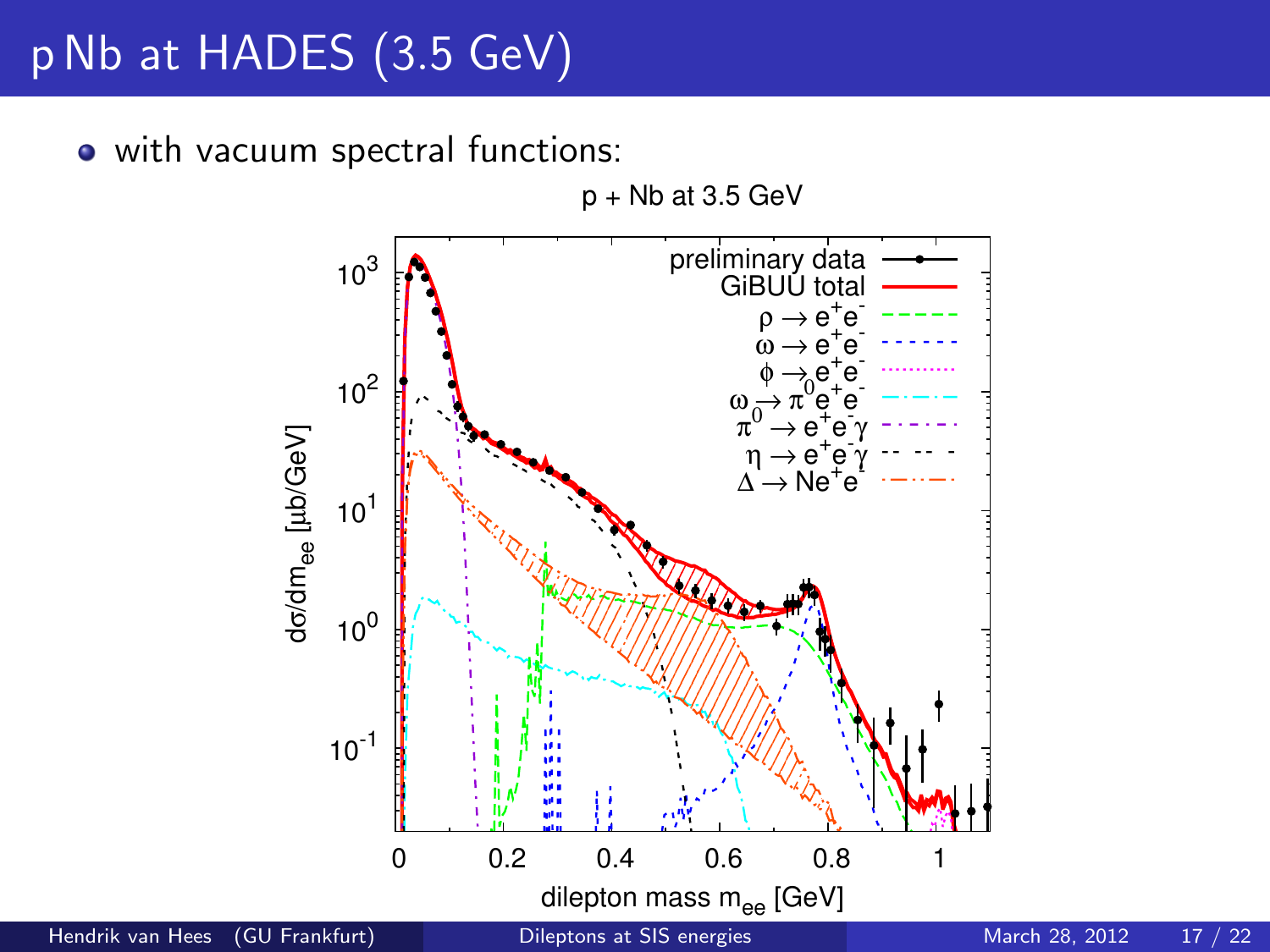# p Nb at HADES (3.5 GeV)

#### • with medium modified spectral functions:



**•** no definite hint for medium modifications in p Nb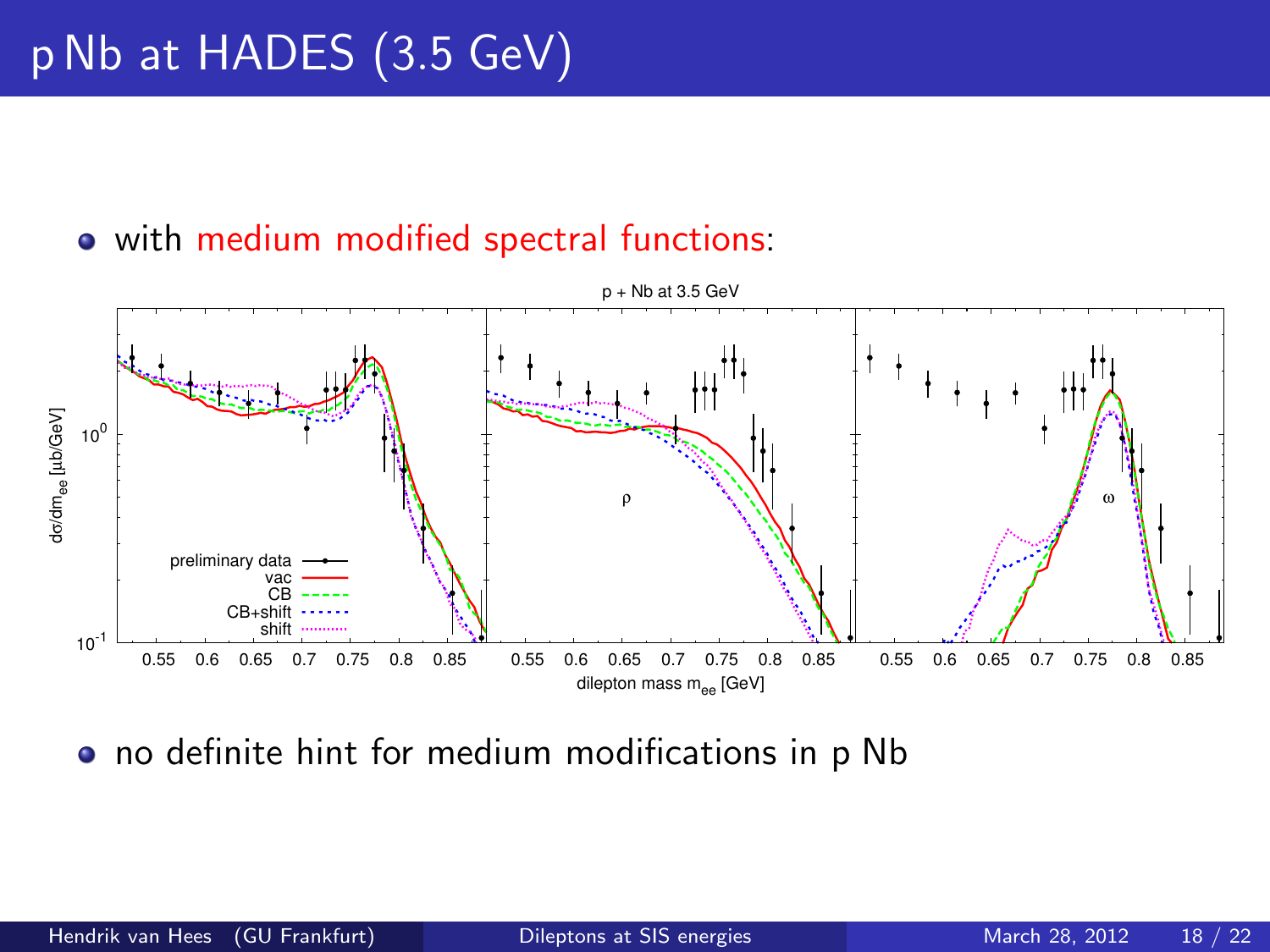## The UrQMD transport model



- BUU approach: Ultarelativistic Quantum Molecular Dynamics
- includes hadrons and hadron resonances up to 2.2 GeV
- **•** particle production via string excitation and fragmentation
- **•** constrained by available cross-section data
- no in-medium modifications
- <span id="page-18-0"></span>o open source! [urqmd.org](http://urqmd.org)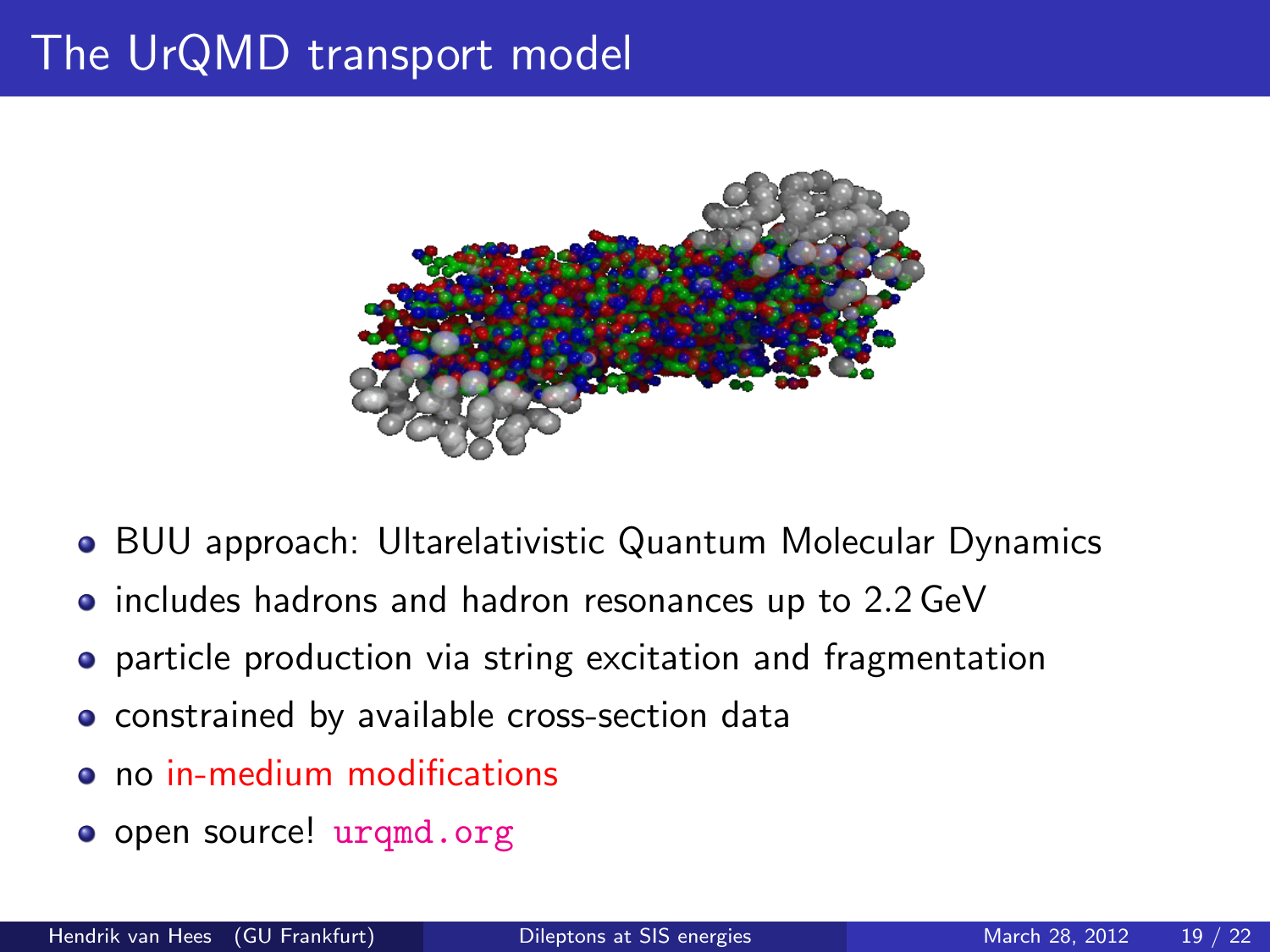# Baryon resonances and the  $\rho$  in UrQMD



- **•** same principle as in the calculation with GiBUU
- different distribution of strength to channels
- uncertainty in empirical input!
- $\bullet$  Important Caveat: never mix contributions from different models!

Hendrik van Hees (GU Frankfurt) [Dileptons at SIS energies](#page-0-0) March 28, 2012 20 / 22

<span id="page-19-0"></span>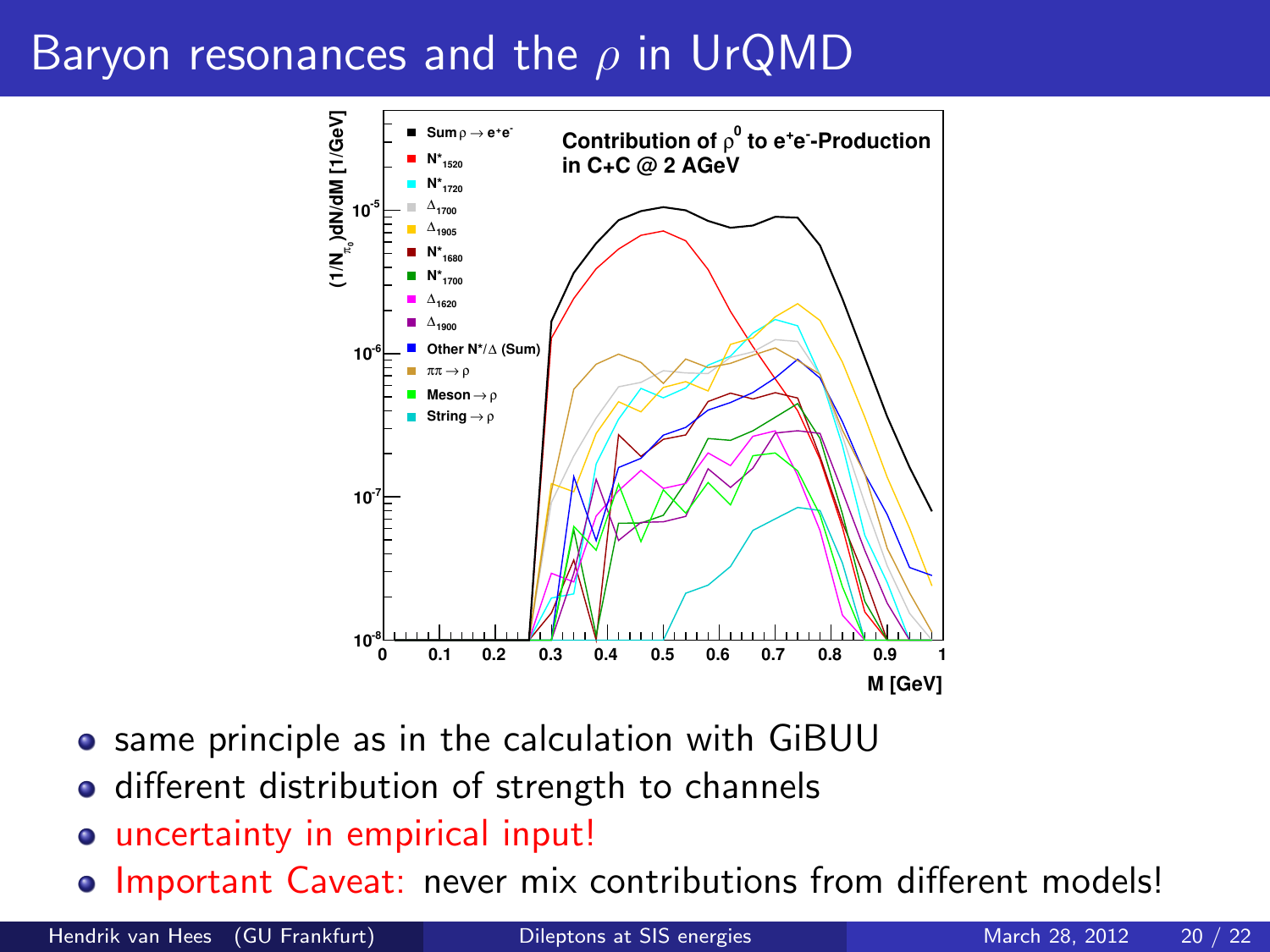# UrQMD vs. HADES in AA collisions (preliminary)



- overestimates  $\rho$  around the peak
- <span id="page-20-0"></span>o need better pp, np before sensitive in-medium modifications